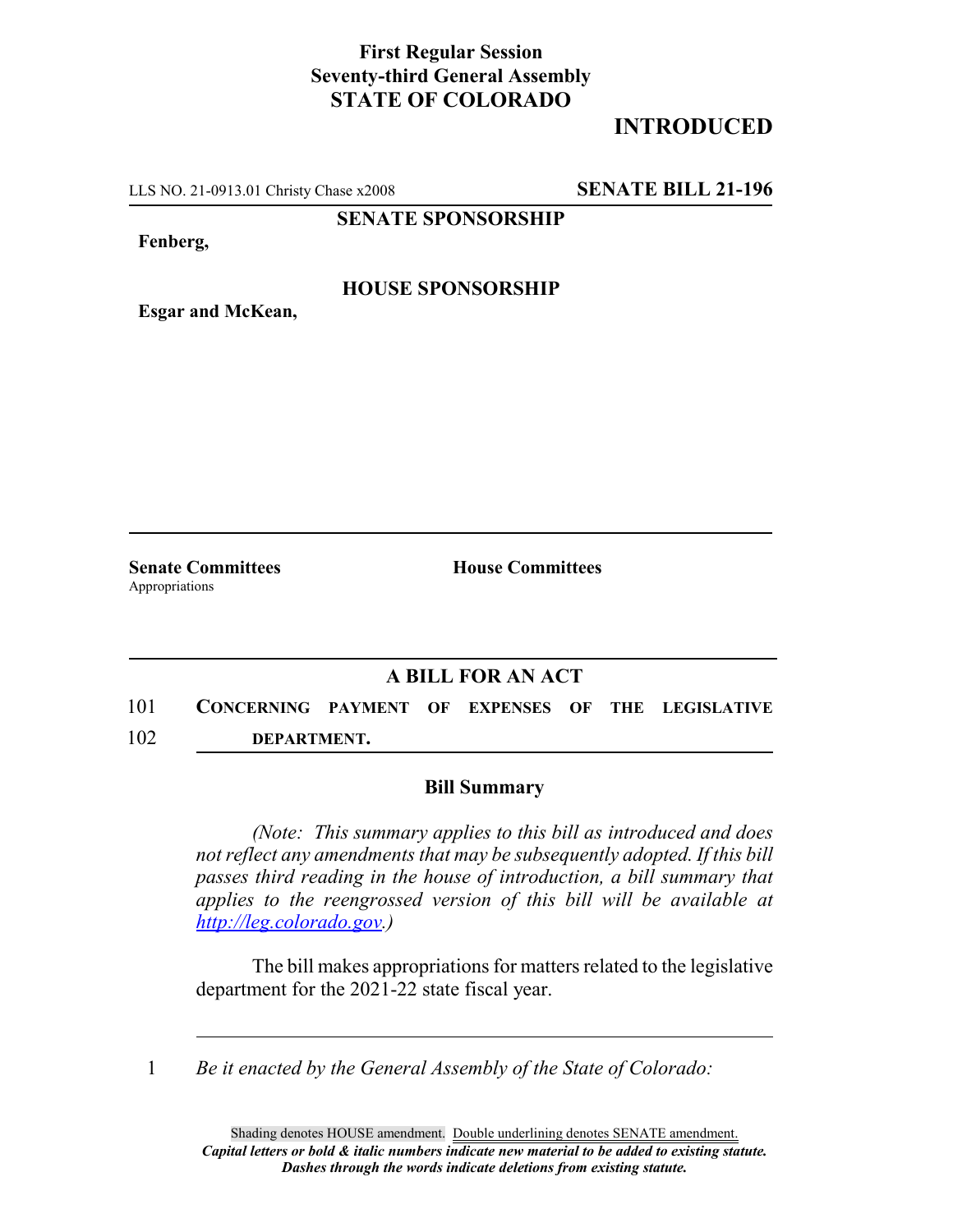| $\mathbf{1}$   | <b>SECTION 1. Appropriation.</b> (1) For the 2021-22 state fiscal       |
|----------------|-------------------------------------------------------------------------|
| $\overline{2}$ | year, \$53,989,614 is appropriated to the legislative department. This  |
| 3              | appropriation consists of \$52,718,375 from the general fund, \$90,000  |
| $\overline{4}$ | from cash funds, and \$1,181,239 from reappropriated funds. The         |
| 5              | legislative department may use this appropriation as follows:           |
| 6              | (a) \$18,047,827 for use by the general assembly, which amount:         |
| 7              | (I) Consists of \$17,957,827 from the general fund and \$90,000         |
| 8              | from cash funds generated from the sale of bill boxes, legislative      |
| 9              | directories, and publications and other services provided by the print  |
| 10             | shop; and                                                               |
| 11             | (II) Is based on the assumption that the general assembly will have     |
| 12             | 74.4 FTE;                                                               |
| 13             | (b) \$10,880,811 for use by the office of the state auditor, which      |
| 14             | amount:                                                                 |
| 15             | (I) Consists of $$9,840,572$ from the general fund and $$1,040,239$     |
| 16             | from reappropriated funds received from various departments for audits; |
| 17             | and                                                                     |
| 18             | (II) Is based on the assumption that the office of the state auditor    |
| 19             | will have 79.0 FTE;                                                     |
| 20             | $\epsilon$ (c) \$2,083,357 for use by the joint budget committee, which |
| 21             | amount is:                                                              |
| 22             | (I) From the general fund; and                                          |
| 23             | (II) Based on the assumption that the joint budget committee will       |
| 24             | have 16.0 FTE;                                                          |
| 25             | (d) \$11,130,865 for use by the legislative council, which amount:      |
| 26             | (I) Consists of $$10,989,865$ from the general fund and $$141,000$      |
| 27             | from reappropriated funds received from the general assembly pursuant   |